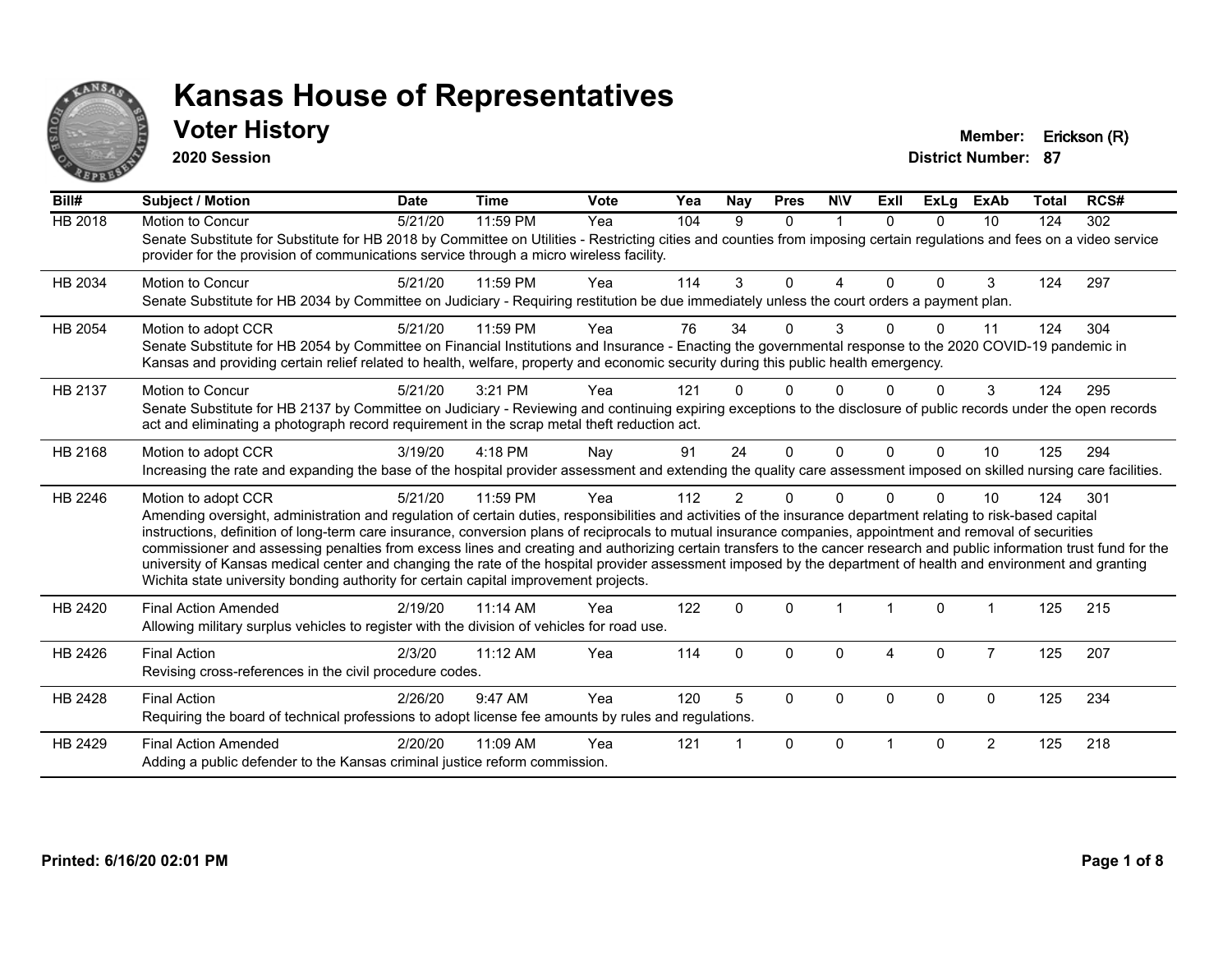

### **Voter History Member: Erickson (R)**

**2020 Session**

| Bill#          | <b>Subject / Motion</b>                                                                                                                                                                                     | <b>Date</b> | <b>Time</b> | <b>Vote</b> | Yea | <b>Nay</b>   | <b>Pres</b>  | <b>NIV</b>   | <b>Exll</b>             | ExLg     | <b>ExAb</b>    | <b>Total</b> | RCS# |
|----------------|-------------------------------------------------------------------------------------------------------------------------------------------------------------------------------------------------------------|-------------|-------------|-------------|-----|--------------|--------------|--------------|-------------------------|----------|----------------|--------------|------|
| HB 2432        | <b>Final Action Amended</b>                                                                                                                                                                                 | 2/20/20     | 11:10 AM    | Yea         | 122 | 0            | 0            | $\mathbf{0}$ |                         | 0        | 2              | 125          | 219  |
|                | Creating the Kansas pesticide waste disposal program and allowing up to \$50,000 to be transferred annually from the Kansas agricultural remediation fund to a new<br>Kansas pesticide waste disposal fund. |             |             |             |     |              |              |              |                         |          |                |              |      |
| HB 2438        | <b>Final Action</b>                                                                                                                                                                                         | 2/26/20     | 9:48 AM     | Yea         | 125 | $\Omega$     | $\Omega$     | $\Omega$     | $\Omega$                | $\Omega$ | 0              | 125          | 235  |
|                | Allowing certain exceptions to the confidentiality of state child death review board documents.                                                                                                             |             |             |             |     |              |              |              |                         |          |                |              |      |
| <b>HB 2447</b> | <b>Final Action Amended</b>                                                                                                                                                                                 | 2/20/20     | 11:16 AM    | Nay         | 83  | 39           | $\Omega$     | $\mathbf 0$  | $\overline{\mathbf{1}}$ | $\Omega$ | $\overline{2}$ | 125          | 220  |
|                | Changing how two-way electronic audio-visual communication is used in courts.                                                                                                                               |             |             |             |     |              |              |              |                         |          |                |              |      |
| HB 2448        | <b>Final Action Amended</b>                                                                                                                                                                                 | 2/19/20     | 11:15 AM    | Yea         | 98  | 25           | $\pmb{0}$    | 0            | $\overline{\mathbf{1}}$ | 0        | $\mathbf 1$    | 125          | 216  |
|                | Changing penalties for crimes related to motor vehicles.                                                                                                                                                    |             |             |             |     |              |              |              |                         |          |                |              |      |
| HB 2449        | <b>Final Action</b>                                                                                                                                                                                         | 2/20/20     | $11:17$ AM  | Nay         | 99  | 23           | $\Omega$     | $\mathbf 0$  |                         | $\Omega$ | $\overline{c}$ | 125          | 221  |
|                | Changing the requirements for board of indigents' defense services appointments.                                                                                                                            |             |             |             |     |              |              |              |                         |          |                |              |      |
| HB 2451        | <b>Final Action</b>                                                                                                                                                                                         | 2/20/20     | 11:18 AM    | Yea         | 122 | $\Omega$     | $\mathbf 0$  | 0            | 1                       | $\Omega$ | $\overline{2}$ | 125          | 222  |
|                | Amending Kansas department of agriculture division of animal health license, permit and registration renewal deadlines.                                                                                     |             |             |             |     |              |              |              |                         |          |                |              |      |
| HB 2452        | <b>Final Action</b>                                                                                                                                                                                         | 2/26/20     | 9:49 AM     | Yea         | 125 | $\Omega$     | $\Omega$     | $\mathbf{0}$ | $\Omega$                | $\Omega$ | $\mathbf 0$    | 125          | 236  |
|                | Creating the Kansas reading readiness act.                                                                                                                                                                  |             |             |             |     |              |              |              |                         |          |                |              |      |
| HB 2454        | <b>Final Action Amended</b>                                                                                                                                                                                 | 2/19/20     | 11:17 AM    | Yea         | 114 | 9            | $\mathbf{0}$ | $\mathbf 0$  |                         | $\Omega$ |                | 125          | 217  |
|                | Self-storage unit rentals; sales and towing of property for nonpayment of rent or abandonment; contractual value of property.                                                                               |             |             |             |     |              |              |              |                         |          |                |              |      |
| HB 2456        | <b>Final Action</b>                                                                                                                                                                                         | 2/26/20     | $9:50$ AM   | Yea         | 124 |              | $\Omega$     | $\Omega$     | 0                       | $\Omega$ | $\Omega$       | 125          | 237  |
|                | Clarifying the definition of the term "possession" in the Kansas criminal code.                                                                                                                             |             |             |             |     |              |              |              |                         |          |                |              |      |
| HB 2462        | <b>Final Action</b>                                                                                                                                                                                         | 2/26/20     | 9:51 AM     | Yea         | 125 | $\mathbf{0}$ | $\mathbf 0$  | $\mathbf 0$  | $\Omega$                | $\Omega$ | $\mathbf 0$    | 125          | 238  |
|                | Updating provisions related to the Kansas department of agriculture division of conservation.                                                                                                               |             |             |             |     |              |              |              |                         |          |                |              |      |
| HB 2463        | <b>Final Action Amended</b>                                                                                                                                                                                 | 2/26/20     | 9:52 AM     | Yea         | 125 | $\Omega$     | $\mathbf 0$  | $\mathbf{0}$ | $\Omega$                | $\Omega$ | $\Omega$       | 125          | 239  |
|                | Amending the Kansas pesticide law's licensure requirements and the Kansas chemigation safety law's permittee requirements.                                                                                  |             |             |             |     |              |              |              |                         |          |                |              |      |
| HB 2464        | <b>Final Action Amended</b>                                                                                                                                                                                 | 2/26/20     | 9:53 AM     | Yea         | 121 | 4            | $\Omega$     | $\Omega$     | $\Omega$                | $\Omega$ | $\Omega$       | 125          | 240  |
|                | Updating egg repacking requirements for retailers.                                                                                                                                                          |             |             |             |     |              |              |              |                         |          |                |              |      |
| HB 2466        | <b>Final Action</b>                                                                                                                                                                                         | 2/10/20     | 11:10 AM    | Yea         | 118 |              | $\Omega$     |              | $\overline{2}$          | $\Omega$ | 3              | 125          | 212  |
|                | Enacting the Kansas taxpayer protection act; requiring the signature and tax identification number of paid tax return preparers on income tax returns; authorizing                                          |             |             |             |     |              |              |              |                         |          |                |              |      |
|                | actions to enjoin paid tax return preparers from engaging in certain conduct.                                                                                                                               |             |             |             |     |              |              |              |                         |          |                |              |      |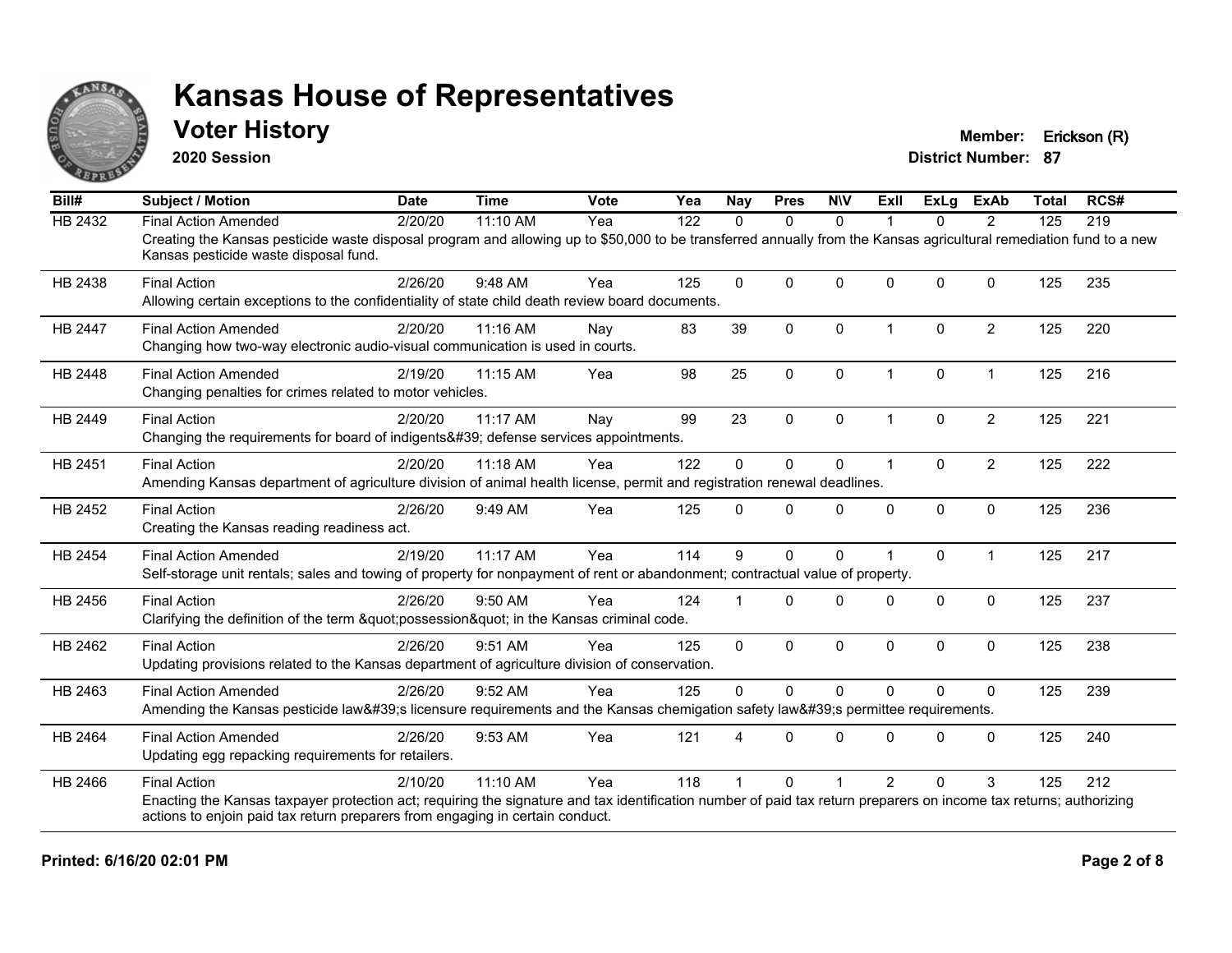

## **Voter History Member: Erickson (R)**

**2020 Session**

| Bill#          | <b>Subject / Motion</b>                                                                                                                                             | <b>Date</b> | <b>Time</b> | Vote | Yea | <b>Nay</b>      | <b>Pres</b>  | <b>NIV</b>   | Exll     | ExLa         | <b>ExAb</b>      | <b>Total</b> | RCS# |
|----------------|---------------------------------------------------------------------------------------------------------------------------------------------------------------------|-------------|-------------|------|-----|-----------------|--------------|--------------|----------|--------------|------------------|--------------|------|
| <b>HB 2467</b> | <b>Final Action Amended</b>                                                                                                                                         | 2/7/20      | 4:10 PM     | Yea  | 105 | $\overline{15}$ | $\Omega$     | 3            | 0        | 2            | $\mathbf{0}$     | 125          | 211  |
|                | Removing the spousal exception from sexual battery and requiring a domestic violence offender assessment on a first conviction of domestic battery.                 |             |             |      |     |                 |              |              |          |              |                  |              |      |
| HB 2469        | <b>Final Action Amended</b>                                                                                                                                         | 2/26/20     | $9:54$ AM   | Yea  | 120 | 5               | $\Omega$     | $\Omega$     | 0        | $\Omega$     | $\Omega$         | 125          | 241  |
|                | Extending terminal medical release to inmates in the custody of the department of corrections with a condition likely to cause death within 120 days.               |             |             |      |     |                 |              |              |          |              |                  |              |      |
| HB 2470        | <b>Final Action</b>                                                                                                                                                 | 2/26/20     | 9:55 AM     | Yea  | 125 | $\Omega$        | $\Omega$     | $\Omega$     | $\Omega$ | $\Omega$     | $\Omega$         | 125          | 242  |
|                | Clarifying jurisdiction and supervision of offenders in a certified drug abuse treatment program.                                                                   |             |             |      |     |                 |              |              |          |              |                  |              |      |
| HB 2479        | <b>Final Action</b>                                                                                                                                                 | 2/26/20     | 9:56 AM     | Yea  | 125 | $\Omega$        | $\mathbf 0$  | 0            | $\Omega$ | $\mathbf{0}$ | $\mathbf 0$      | 125          | 243  |
|                | Codifying the NAIC corporate governance model regulation into statute.                                                                                              |             |             |      |     |                 |              |              |          |              |                  |              |      |
| HB 2480        | <b>Final Action</b>                                                                                                                                                 | 2/26/20     | 9:57 AM     | Yea  | 125 | $\Omega$        | $\Omega$     | $\Omega$     | $\Omega$ | $\Omega$     | $\Omega$         | 125          | 244  |
|                | Updating the definition of long-term care insurance contained in the long-term care insurance act.                                                                  |             |             |      |     |                 |              |              |          |              |                  |              |      |
| HB 2487        | <b>Emergency Final Action</b>                                                                                                                                       | 2/26/20     | 4:22 PM     | Yea  | 118 | $\overline{7}$  | $\mathbf{0}$ | $\Omega$     | $\Omega$ | $\Omega$     | $\Omega$         | 125          | 262  |
|                | Including emotional disability rather than emotional disturbance in the definitions of "children with disabilities" and "individuals with disabilities. "           |             |             |      |     |                 |              |              |          |              |                  |              |      |
| HB 2490        | <b>Final Action</b>                                                                                                                                                 | 3/12/20     | 11:21 AM    | Yea  | 118 | $\overline{2}$  | $\mathbf{0}$ | 0            |          | $\Omega$     | $\boldsymbol{4}$ | 125          | 276  |
|                | Kansas corporation NOL carryforward extension.                                                                                                                      |             |             |      |     |                 |              |              |          |              |                  |              |      |
| HB 2495        | <b>Final Action</b>                                                                                                                                                 | 2/26/20     | 9:58 AM     | Yea  | 125 | $\Omega$        | $\mathbf{0}$ | $\mathbf{0}$ | $\Omega$ | $\Omega$     | $\Omega$         | 125          | 245  |
|                | Authorizing the crime victims compensation board to waive application time restrictions for a victim of a sexually violent crime to receive compensation for mental |             |             |      |     |                 |              |              |          |              |                  |              |      |
|                | health counseling.                                                                                                                                                  |             |             |      |     |                 |              |              |          |              |                  |              |      |
| HB 2496        | <b>Final Action</b>                                                                                                                                                 | 2/26/20     | 9:59 AM     | Yea  | 125 | $\Omega$        | $\Omega$     | $\Omega$     | $\Omega$ | $\Omega$     | $\Omega$         | 125          | 246  |
|                | Authorizing court services officers and community corrections officers to provide a certification of identification to offenders.                                   |             |             |      |     |                 |              |              |          |              |                  |              |      |
| HB 2500        | <b>Emergency Final Action Amended</b>                                                                                                                               | 2/20/20     | 11:48 AM    | Yea  | 122 | $\Omega$        | $\Omega$     | $\Omega$     |          | $\Omega$     | 2                | 125          | 226  |
|                | Amending the Kansas power of attorney act regarding the form of a power of attorney and the duties of third parties relying and acting on a power of attorney.      |             |             |      |     |                 |              |              |          |              |                  |              |      |
| HB 2501        | <b>Final Action Amended</b>                                                                                                                                         | 2/20/20     | 11:19 AM    | Yea  | 119 | 3               | $\Omega$     | $\Omega$     |          | $\Omega$     | 2                | 125          | 223  |
|                | Allowing salvage vehicle pools to apply for ownership documents for vehicles that are disclaimed by insurance companies.                                            |             |             |      |     |                 |              |              |          |              |                  |              |      |
| HB 2503        | <b>Final Action Amended</b>                                                                                                                                         | 2/26/20     | 10:00 AM    | Yea  | 125 | $\Omega$        | $\Omega$     | $\Omega$     | 0        | $\Omega$     | $\Omega$         | 125          | 247  |
|                | Authorizing the transfer of \$268,412,000 from the state general fund to the KPERS fund during fiscal year 2020 and eliminating certain level-dollar employer       |             |             |      |     |                 |              |              |          |              |                  |              |      |
|                | contribution payments.                                                                                                                                              |             |             |      |     |                 |              |              |          |              |                  |              |      |
| <b>HB 2506</b> | <b>EFA Sub Bill Amended</b>                                                                                                                                         | 2/26/20     | 4:26 PM     | Yea  | 123 | $\mathfrak{D}$  | $\Omega$     | $\Omega$     | $\Omega$ | 0            | $\Omega$         | 125          | 265  |
|                | Expanding the military spouse and servicemember's expedited licensure law to certain other license, certificate or registration applicants.                         |             |             |      |     |                 |              |              |          |              |                  |              |      |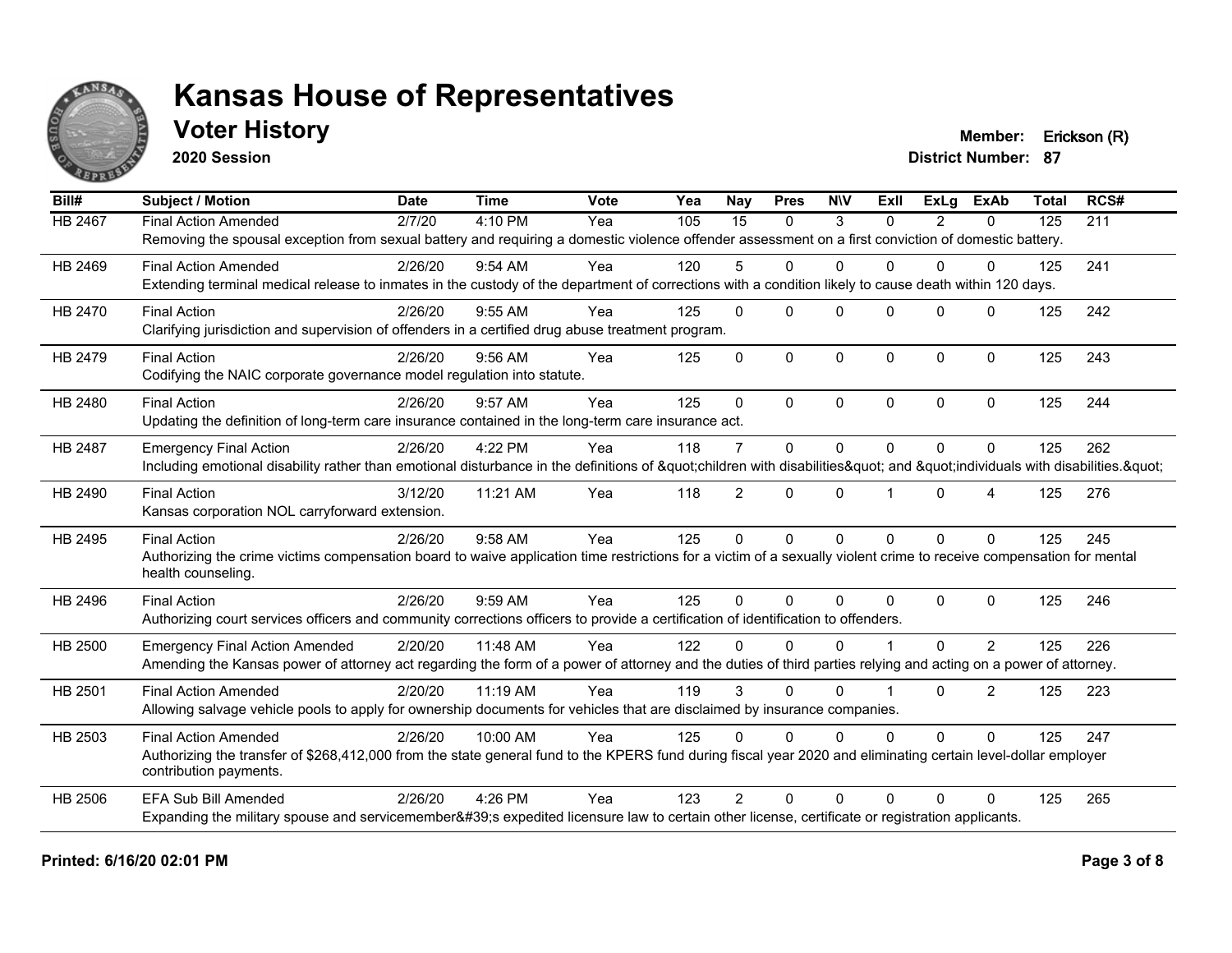

## **Voter History Member: Erickson (R)**

**2020 Session**

| Bill#          | Subject / Motion                                                                                                                                                                                                                                                                                                                                                                                                                                                                                                                                    | <b>Date</b> | <b>Time</b> | <b>Vote</b> | Yea | Nay            | <b>Pres</b>          | <b>NIV</b>   | ExIl                 | <b>ExLg</b> | <b>ExAb</b>    | <b>Total</b> | RCS# |
|----------------|-----------------------------------------------------------------------------------------------------------------------------------------------------------------------------------------------------------------------------------------------------------------------------------------------------------------------------------------------------------------------------------------------------------------------------------------------------------------------------------------------------------------------------------------------------|-------------|-------------|-------------|-----|----------------|----------------------|--------------|----------------------|-------------|----------------|--------------|------|
| HB 2507        | <b>Final Action Amended</b><br>Liability protection for businesses that participate in high school work-based learning programs.                                                                                                                                                                                                                                                                                                                                                                                                                    | 2/26/20     | 10:01 AM    | Yea         | 97  | 27             | $\blacktriangleleft$ | $\Omega$     | $\Omega$             | $\Omega$    | $\Omega$       | 125          | 248  |
| HB 2509        | <b>Emergency Final Action</b><br>Vacating certain blocks in the original town plat set aside for a college and a park of the city of Americus and vesting fee simple title in the city.                                                                                                                                                                                                                                                                                                                                                             | 2/26/20     | 4:22 PM     | Yea         | 122 | 3              | $\Omega$             | $\Omega$     | <sup>0</sup>         | $\Omega$    | $\mathbf{0}$   | 125          | 263  |
| HB 2510        | <b>Emergency Final Action</b><br>Special districts may be dissolved and responsibilities assumed by a city.                                                                                                                                                                                                                                                                                                                                                                                                                                         | 2/26/20     | 4:29 PM     | Yea         | 122 | 3              | $\Omega$             | $\Omega$     | $\Omega$             | $\Omega$    | $\mathbf 0$    | 125          | 267  |
| HB 2510        | Motion to adopt CCR<br>Creating the Kansas promise scholarship act; requiring a Kansas foster care children annual academic report card; authorizing the state board of regents on behalf of<br>Kansas state university to sell certain real property in Saline county; providing payment or waiver of tuition for certain dually or concurrently enrolled students;<br>authorizing the practice of the healing arts by healing arts school clinics; providing ACT college entrance exams and workkeys assessments to nonpublic school<br>students. | 5/21/20     | 11:59 PM    | Yea         | 110 | 3              | $\Omega$             |              | <sup>0</sup>         | $\Omega$    | 10             | 124          | 300  |
| HB 2515        | <b>Emergency Final Action Amended</b><br>Creating the Kansas promise scholarship program.                                                                                                                                                                                                                                                                                                                                                                                                                                                           | 2/20/20     | 11:47 AM    | Yea         | 116 | 6              | $\Omega$             | $\Omega$     | $\blacktriangleleft$ | $\Omega$    | $\overline{2}$ | 125          | 225  |
| HB 2516        | <b>Final Action Amended</b><br>Enacting the first-time home buyer savings account act.                                                                                                                                                                                                                                                                                                                                                                                                                                                              | 2/26/20     | 10:03 AM    | Yea         | 123 | $\overline{2}$ | $\mathbf{0}$         | $\Omega$     | $\Omega$             | $\Omega$    | $\mathbf{0}$   | 125          | 249  |
| HB 2518        | <b>Final Action</b><br>Counting any crime with a domestic violence designation as a prior conviction under domestic battery.                                                                                                                                                                                                                                                                                                                                                                                                                        | 2/26/20     | 10:04 AM    | Yea         | 125 | $\Omega$       | $\mathbf{0}$         | $\Omega$     | $\mathbf{0}$         | $\Omega$    | $\mathbf{0}$   | 125          | 250  |
| HB 2521        | <b>Emergency Final Action Amended</b><br>Enacting the revised uniform athlete agents act.                                                                                                                                                                                                                                                                                                                                                                                                                                                           | 2/20/20     | 11:49 AM    | Yea         | 122 | $\Omega$       | $\mathbf 0$          | $\mathbf 0$  |                      | $\Omega$    | $\overline{2}$ | 125          | 227  |
| <b>HB 2524</b> | <b>Final Action</b><br>Updating motor carrier laws and regulation of motor carriers by the state corporation commission.                                                                                                                                                                                                                                                                                                                                                                                                                            | 2/17/20     | 11:24 AM    | Yea         | 118 | $\mathbf{0}$   | $\Omega$             | $\Omega$     | 3                    | $\Omega$    | $\overline{4}$ | 125          | 213  |
| HB 2528        | <b>Final Action</b><br>Providing for all vehicles more than 35 years old to qualify as an antique vehicle.                                                                                                                                                                                                                                                                                                                                                                                                                                          | 2/26/20     | 10:05 AM    | Yea         | 124 |                | $\mathbf{0}$         | $\mathbf{0}$ | $\Omega$             | $\Omega$    | $\mathbf{0}$   | 125          | 251  |
| HB 2540        | <b>Emergency Final Action Amended</b><br>Requiring moneys attributable to at-risk student weighting be expended for approved at-risk educational programs.                                                                                                                                                                                                                                                                                                                                                                                          | 2/26/20     | 4:37 PM     | Yea         | 111 | 14             | $\Omega$             | $\Omega$     | 0                    | $\Omega$    | $\mathbf 0$    | 125          | 274  |
| HB 2546        | <b>Final Action</b><br>Creating the crime of sexual extortion and adding the crime to the Kansas offender registration act.                                                                                                                                                                                                                                                                                                                                                                                                                         | 2/26/20     | 10:06 AM    | Yea         | 125 |                | 0                    | $\mathbf 0$  | $\Omega$             | $\Omega$    | $\mathbf 0$    | 125          | 252  |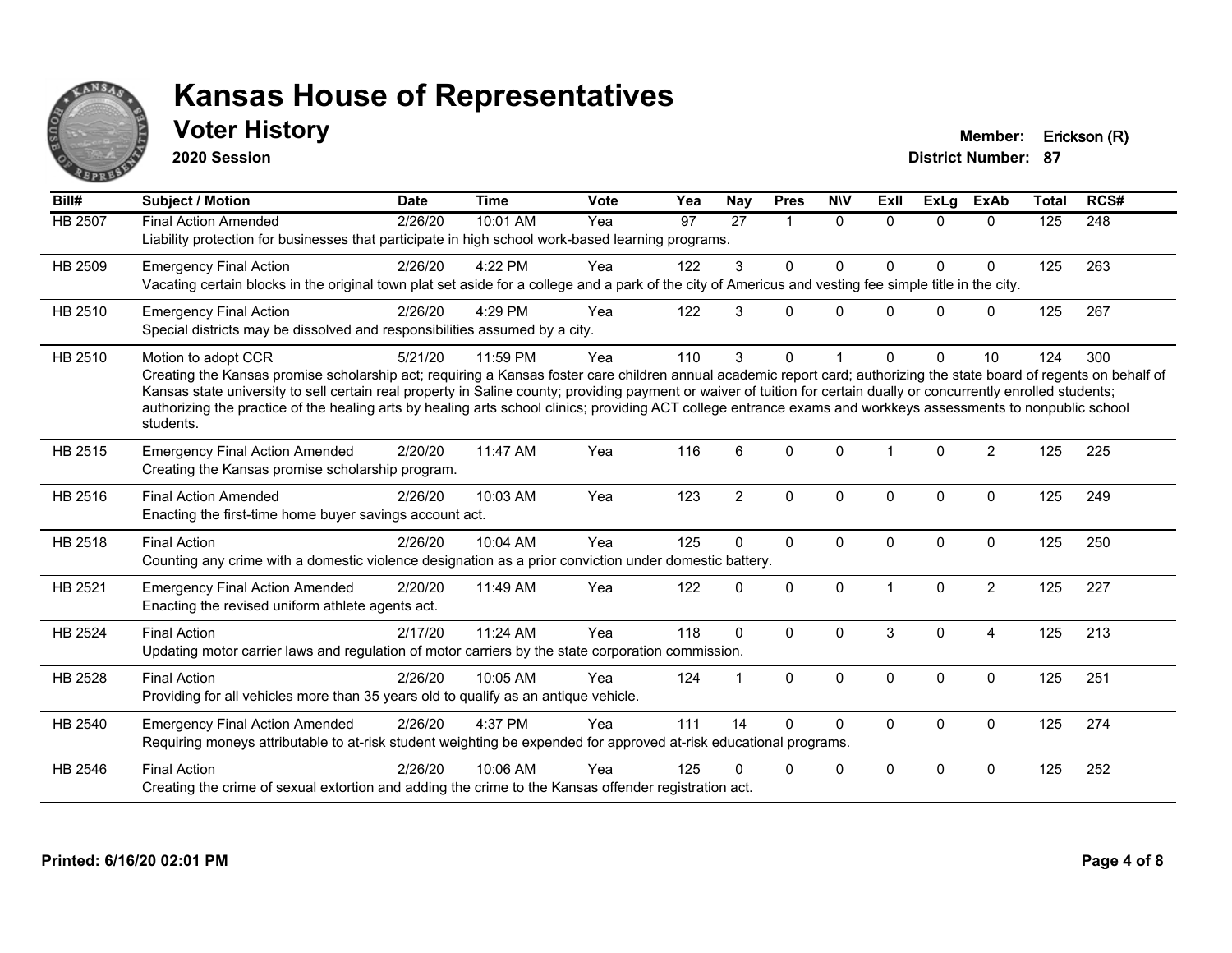

## **Voter History Member: Erickson (R)**

**2020 Session**

| Bill#          | <b>Subject / Motion</b>                                                                                                                                                                                                                                                                                         | <b>Date</b> | <b>Time</b> | Vote | Yea | <b>Nay</b>     | <b>Pres</b>  | <b>NIV</b>   | ExII           | ExLg         | <b>ExAb</b>    | <b>Total</b> | RCS# |
|----------------|-----------------------------------------------------------------------------------------------------------------------------------------------------------------------------------------------------------------------------------------------------------------------------------------------------------------|-------------|-------------|------|-----|----------------|--------------|--------------|----------------|--------------|----------------|--------------|------|
| HB 2547        | <b>Final Action Amended</b><br>Making changes to suspended drivers' license requirements.                                                                                                                                                                                                                       | 2/26/20     | 10:07 AM    | Yea  | 125 | $\mathbf{0}$   | $\mathbf{0}$ | $\mathbf{0}$ | $\mathbf{0}$   | $\Omega$     | $\mathbf{0}$   | 125          | 253  |
| HB 2548        | <b>Final Action Amended</b><br>Claims against the state submitted by the Joint Committee on Special Claims Against the State.                                                                                                                                                                                   | 3/13/20     | 8:19 AM     | Yea  | 115 |                | $\mathbf{0}$ | $\Omega$     | $\overline{2}$ | $\Omega$     | $\overline{7}$ | 125          | 282  |
| <b>HB 2554</b> | <b>Final Action</b><br>Enacting the uniform fiduciary income and principal act (UFIPA).                                                                                                                                                                                                                         | 2/26/20     | 10:08 AM    | Yea  | 125 | $\Omega$       | $\Omega$     | $\mathbf{0}$ | $\Omega$       | $\Omega$     | $\mathbf{0}$   | 125          | 254  |
| HB 2571        | <b>Final Action Amended</b><br>Club and drinking establishment liquor license eligibility; spouse is a law enforcement officer in another county.                                                                                                                                                               | 3/12/20     | 11:22 AM    | Yea  | 108 | 12             | $\mathbf{0}$ | $\mathbf{0}$ | 1              | $\mathbf{0}$ | 4              | 125          | 277  |
| HB 2575        | <b>Emergency Final Action Amended</b><br>Amending the Kansas drycleaner environmental response act to change the required deductible rate, environmental surcharge rate and penalty fine amount.                                                                                                                | 2/26/20     | 4:31 PM     | Nay  | 95  | 29             |              | $\Omega$     | $\Omega$       | $\Omega$     | $\Omega$       | 125          | 269  |
| HB 2583        | <b>Emergency Final Action</b><br>Clarify the vacation of territory from city boundaries or release of easements.                                                                                                                                                                                                | 2/26/20     | 4:35 PM     | Yea  | 124 |                | $\Omega$     | $\Omega$     | $\Omega$       | $\Omega$     | $\Omega$       | 125          | 273  |
| HB 2585        | <b>Emergency Final Action Amended</b><br>Amending the Kansas drycleaner environmental response act to change the required deductible rate, environmental surcharge rate and penalty fine amount.                                                                                                                | 2/26/20     | 4:27 PM     | Yea  | 123 | $\overline{2}$ | $\mathbf{0}$ | $\Omega$     | 0              | $\Omega$     | $\Omega$       | 125          | 266  |
| HB 2585        | <b>Motion to Concur</b><br>Senate Substitute for HB 2585 by Committee on Utilities - Exempting certain public utilities from Kansas income taxation and allowing the state corporation<br>commission to approve certain contract and reduced electric rates and associated cost recovery from all rate classes. | 5/21/20     | 3:59 PM     | Yea  | 75  | 45             |              | $\Omega$     | 0              | <sup>0</sup> | 3              | 124          | 296  |
| <b>HB 2587</b> | <b>Final Action</b><br>Allowing venue for an agency adoption to be where a state agency or their subcontracting agencies have offices when the state is the agency.                                                                                                                                             | 2/26/20     | 10:09 AM    | Yea  | 124 |                | $\Omega$     | $\Omega$     | 0              | $\Omega$     | 0              | 125          | 255  |
| HB 2595        | <b>Final Action Amended</b><br>Eliminating the 30-day delay before offering state surplus property for sale to the general public.                                                                                                                                                                              | 2/20/20     | 11:20 AM    | Yea  | 118 | 3              |              | $\Omega$     |                | $\Omega$     | $\overline{2}$ | 125          | 224  |
| HB 2596        | <b>Final Action Amended</b><br>Allowing an alcoholic liquor manufacturer to obtain a drinking establishment license under certain conditions.                                                                                                                                                                   | 3/12/20     | 11:23 AM    | Yea  | 113 |                | $\mathbf{0}$ | $\mathbf{0}$ |                | $\Omega$     | 4              | 125          | 278  |
| HB 2618        | <b>Emergency Final Action Amended</b><br>Establishing a state broadband grant program under the department of commerce to encourage the deployment of broadband in the state.                                                                                                                                   | 2/26/20     | 4:33 PM     | Yea  | 120 |                | $\Omega$     | $\Omega$     | $\Omega$       | $\Omega$     | $\Omega$       | 125          | 271  |
| HB 2619        | <b>Final Action</b><br>Adjusting the frequency of the KPERS actuarial experience study.                                                                                                                                                                                                                         | 2/26/20     | 10:10 AM    | Yea  | 118 |                | $\Omega$     | $\Omega$     | U              | $\Omega$     | $\Omega$       | 125          | 256  |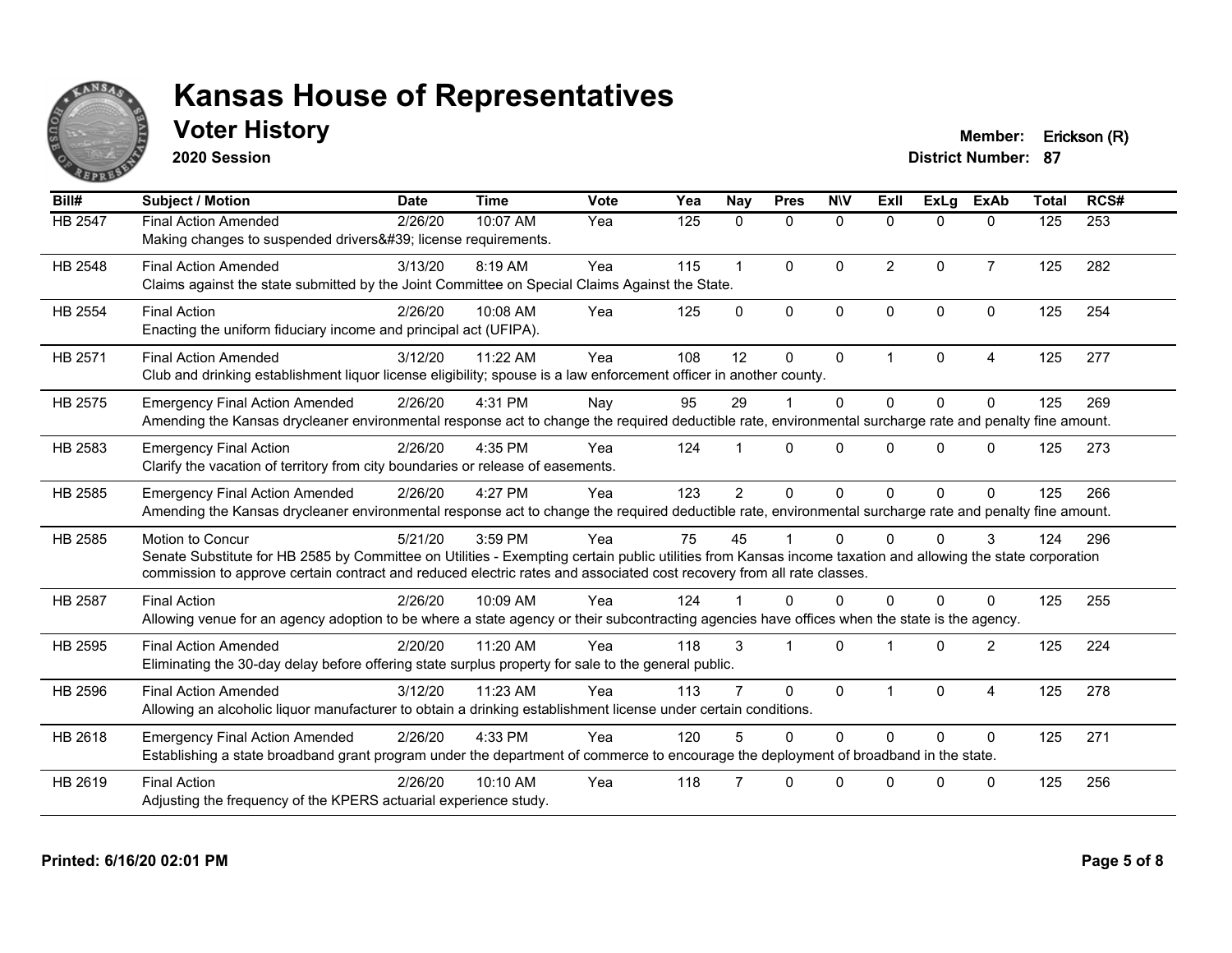

### **Voter History Member: Erickson (R)**

**2020 Session**

| Bill#           | Subject / Motion                                                                                                                                                                                                                                                                                                                                                                                                                                                                                                                                                                                                                                                                                                                                                                                                                                                                                                                                                                                              | <b>Date</b> | <b>Time</b> | Vote | Yea | <b>Nay</b> | <b>Pres</b> | <b>NIV</b> | ExII          | <b>ExLg</b> | <b>ExAb</b>    | <b>Total</b> | RCS# |
|-----------------|---------------------------------------------------------------------------------------------------------------------------------------------------------------------------------------------------------------------------------------------------------------------------------------------------------------------------------------------------------------------------------------------------------------------------------------------------------------------------------------------------------------------------------------------------------------------------------------------------------------------------------------------------------------------------------------------------------------------------------------------------------------------------------------------------------------------------------------------------------------------------------------------------------------------------------------------------------------------------------------------------------------|-------------|-------------|------|-----|------------|-------------|------------|---------------|-------------|----------------|--------------|------|
| <b>HB 2619</b>  | Motion to Concur<br>Senate Substitute for HB 2619 by Committee on Financial Institutions and Insurance - Enacting the Kansas economic recovery loan deposit program, updating field of<br>membership requirements of credit unions and allowing privilege tax deductions on agricultural real estate loans and single family residence loans.                                                                                                                                                                                                                                                                                                                                                                                                                                                                                                                                                                                                                                                                 | 5/21/20     | 11:59 PM    | Yea  | 114 | 3          | $\Omega$    | $\Omega$   | $\Omega$      | $\Omega$    | $\overline{7}$ | 124          | 298  |
| HB 2646         | <b>Final Action</b><br>Allowing the attorney general to coordinate training for law enforcement agencies on missing and murdered indigenous people.                                                                                                                                                                                                                                                                                                                                                                                                                                                                                                                                                                                                                                                                                                                                                                                                                                                           | 2/26/20     | 10:11 AM    | Yea  | 125 | 0          | 0           | ∩          |               | U           | 0              | 125          | 257  |
| HB 2689         | <b>Final Action Amended</b><br>Amending the angel investor tax credit with respect to the definition of qualified securities, tax credit limitations and amounts, investor requirements and extending the<br>date that credits may be allowed.                                                                                                                                                                                                                                                                                                                                                                                                                                                                                                                                                                                                                                                                                                                                                                | 3/13/20     | 8:23 AM     | Yea  | 103 | 12         |             | $\Omega$   | $\mathcal{P}$ | $\Omega$    | $\overline{7}$ | 125          | 283  |
| HB 2695         | <b>Emergency Final Action</b><br>Allowing special agents from the department of corrections to attend the Kansas law enforcement training center.                                                                                                                                                                                                                                                                                                                                                                                                                                                                                                                                                                                                                                                                                                                                                                                                                                                             | 2/26/20     | 4:34 PM     | Yea  | 125 | 0          | $\Omega$    | $\Omega$   | $\Omega$      | $\Omega$    | $\Omega$       | 125          | 272  |
| HB 2699         | <b>Final Action</b><br>Requiring court services officers to assist with child in need of care cases when directed by a judge.                                                                                                                                                                                                                                                                                                                                                                                                                                                                                                                                                                                                                                                                                                                                                                                                                                                                                 | 2/26/20     | 10:13 AM    | Yea  | 105 | 20         | 0           | $\Omega$   | $\Omega$      | $\Omega$    | $\Omega$       | 125          | 258  |
| HB 2702         | <b>Emergency Final Action</b><br>Decoupling the KIT and KIR workforce training programs from the high performance incentive fund program and enhancing the workforce training tax credit.                                                                                                                                                                                                                                                                                                                                                                                                                                                                                                                                                                                                                                                                                                                                                                                                                     | 2/26/20     | 4:32 PM     | Yea  | 125 | 0          | $\Omega$    | $\Omega$   | $\Omega$      | $\Omega$    | $\Omega$       | 125          | 270  |
| HB 2702         | Motion to adopt CCR<br>Enacting the Kansas taxpayer protection act; establishing notice and public hearing requirements prior to approval by a governing body to exceed its revenue neutral<br>rate for the imposition of property tax and discontinuing the city and county tax lid; providing a waiver of interest and fees on certain delinquent property taxes for a<br>period of time and delaying preparation of delinquent real estate tax list and notice; prohibiting valuation increase for real property solely as the result of normal repair,<br>replacement or maintenance of existing structure; providing for county treasurers to establish a payment plan for the payment of delinquent or nondelinquent taxes;<br>requiring the state board of tax appeals to serve orders and notices by electronic means if requested by the party; prohibiting county appraisers and the state board of<br>tax appeals from increasing the valuation of county appraised property in valuation appeals. | 5/21/20     | 11:59 PM    | Yea  | 89  | 28         | 0           | $\Omega$   |               | 0           | $\overline{7}$ | 124          | 299  |
| HB 2708         | <b>Emergency Final Action</b><br>Creating a drug abuse treatment program for people on diversion and allowing county attorneys to enter into agreements with court services and community<br>corrections for supervision.                                                                                                                                                                                                                                                                                                                                                                                                                                                                                                                                                                                                                                                                                                                                                                                     | 2/26/20     | 4:23 PM     | Yea  | 125 | 0          | $\Omega$    | $\Omega$   | $\Omega$      | $\Omega$    | $\Omega$       | 125          | 264  |
| HB 2713         | <b>Emergency Final Action Amended</b><br>Enacting the revised uniform law on notarial acts.                                                                                                                                                                                                                                                                                                                                                                                                                                                                                                                                                                                                                                                                                                                                                                                                                                                                                                                   | 2/26/20     | 4:30 PM     | Yea  | 122 | 3          | 0           | 0          | 0             | 0           | 0              | 125          | 268  |
| <b>HCR 5025</b> | <b>EFA Amend and Debate</b><br>Ratifying and providing the continuation of the March 12, 2020, state of disaster emergency declaration for the state of Kansas.                                                                                                                                                                                                                                                                                                                                                                                                                                                                                                                                                                                                                                                                                                                                                                                                                                               | 3/13/20     | 11:21 AM    | Yea  | 116 | 0          | 0           | ∩          | $\mathcal{P}$ | $\Omega$    | 7              | 125          | 284  |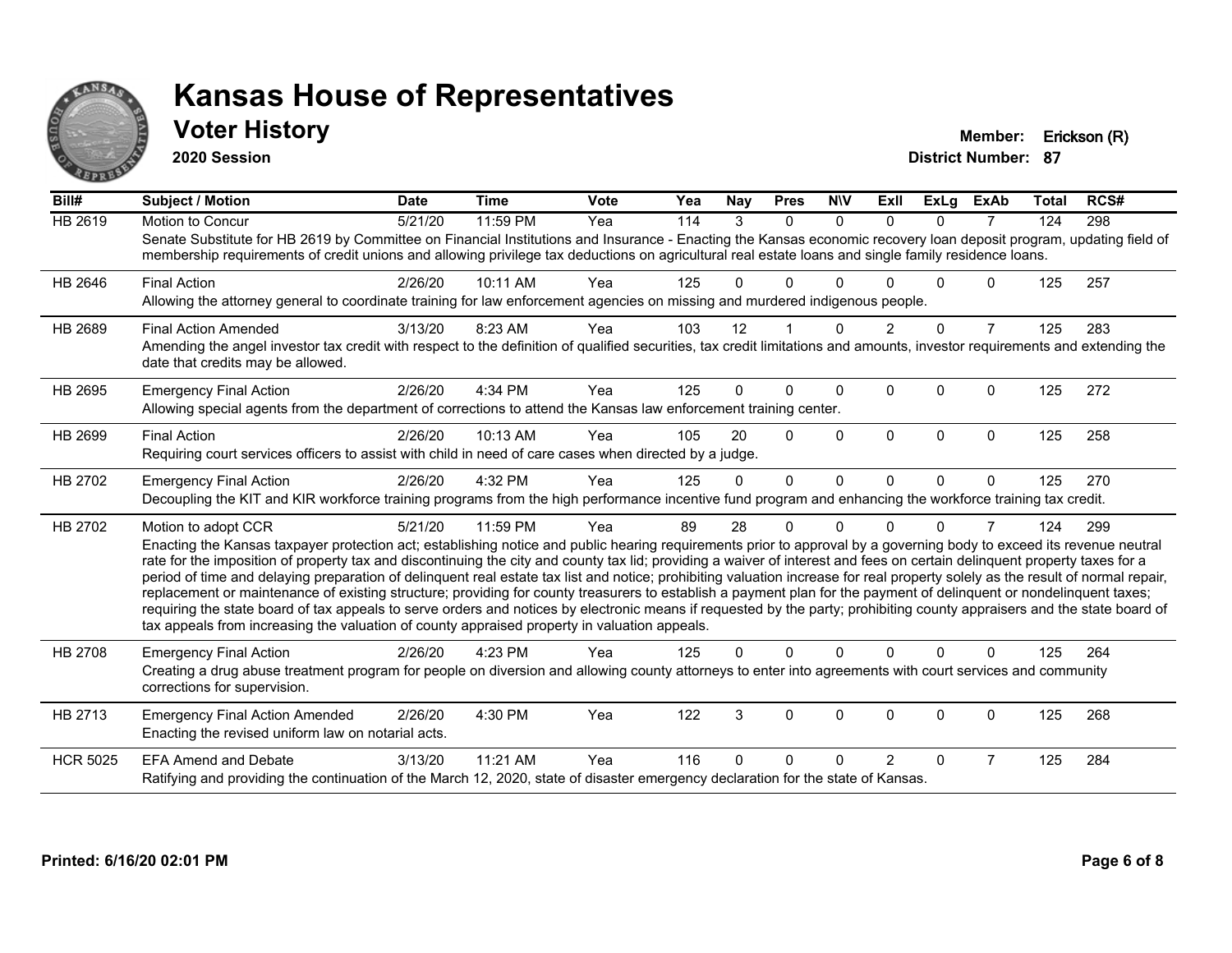

### **Voter History Member: Erickson (R)**

**2020 Session**

| Bill#           | Subject / Motion                                                                                                                                                                                                                                         | <b>Date</b> | <b>Time</b> | Vote | Yea | Nay | <b>Pres</b> | <b>NIV</b> | ExII          | ExLg           | <b>ExAb</b> | Total | RCS# |
|-----------------|----------------------------------------------------------------------------------------------------------------------------------------------------------------------------------------------------------------------------------------------------------|-------------|-------------|------|-----|-----|-------------|------------|---------------|----------------|-------------|-------|------|
| <b>HCR 5025</b> | Motion to adopt CCR                                                                                                                                                                                                                                      | 3/19/20     | 4:11 PM     | Yea  | 115 | 0   | $\Omega$    | $\Omega$   | $\Omega$      | $\Omega$       | 10          | 125   | 293  |
|                 | Ratifying and providing the continuation of the March 12, 2020, state of disaster emergency declaration for the state of Kansas, subject to limitations.                                                                                                 |             |             |      |     |     |             |            |               |                |             |       |      |
| <b>SB 27</b>    | FFA Amend and Debate                                                                                                                                                                                                                                     | 3/17/20     | $1:02$ PM   | Yea  | 119 |     |             |            | 2             |                |             | 125   | 288  |
|                 | House Substitute for SB 27 by Committee on Commerce, Labor and Economic Development - Providing for a maximum of 26 weeks of unemployment insurance<br>benefits and compensation for the pre-payment waiting period.                                     |             |             |      |     |     |             |            |               |                |             |       |      |
| <b>SB 66</b>    | Motion to adopt CCR                                                                                                                                                                                                                                      | 3/19/20     | 3:52 PM     | Nay  | 99  | 16  | $\Omega$    | $\Omega$   | $\Omega$      | O              | 10          | 125   | 292  |
|                 | Appropriations for Fy 2020, 2021 and 2022 for various state agencies.                                                                                                                                                                                    |             |             |      |     |     |             |            |               |                |             |       |      |
| SB 102          | <b>EFA Amend and Debate</b>                                                                                                                                                                                                                              | 3/16/20     | 12:13 PM    | Yea  | 113 | 5.  | 0           | $\Omega$   | 3             | 0              | 4           | 125   | 285  |
|                 | House Substitutes for SB 102 by Committee on Judiciary - Allowing the chief justice of the Kansas supreme court to extend or suspend deadlines or time limitations to<br>secure the health and safety of court users, staff and judicial officers.       |             |             |      |     |     |             |            |               |                |             |       |      |
| <b>SB 142</b>   | EFA Sub Bill Amended                                                                                                                                                                                                                                     | 3/17/20     | 10:31 AM    | Yea  | 117 | 2   | U           | ი          |               |                |             | 125   | 287  |
|                 | House Substitute for SB No. 142 by House Committee on K-12 Education Budget - Authorizing the state board of education to grant waivers for school districts from<br>the requirement to provide a minimum number of school hours during the school term. |             |             |      |     |     |             |            |               |                |             |       |      |
| SB 155          | <b>Final Action</b>                                                                                                                                                                                                                                      | 2/7/20      | $4:08$ PM   | Yea  | 119 |     | $\Omega$    | 3          | $\Omega$      | $\mathfrak{p}$ | $\Omega$    | 125   | 210  |
|                 | Cemetery district territory deannexed from the territory of Valley Center.                                                                                                                                                                               |             |             |      |     |     |             |            |               |                |             |       |      |
| SB 173          | <b>EFA Amend and Debate</b>                                                                                                                                                                                                                              | 3/16/20     | 7:20 PM     | Yea  | 103 | 16  |             | 0          | $\mathcal{P}$ | $\Omega$       | 3           | 125   | 286  |
|                 | House Substitute for SB 173 by Committee on Appropriations - Providing for the Eisenhower legacy transportation plan.                                                                                                                                    |             |             |      |     |     |             |            |               |                |             |       |      |
| SB 173          | Motion to adopt CCR                                                                                                                                                                                                                                      | 3/19/20     | 12:04 PM    | Yea  | 112 |     |             | 0          | $\Omega$      | $\Omega$       | 10          | 125   | 291  |
|                 | House Substitute for SB 173 by Committee on Appropriations - Providing for the Eisenhower legacy transportation plan.                                                                                                                                    |             |             |      |     |     |             |            |               |                |             |       |      |
| <b>SCR 1613</b> | <b>Final Action</b>                                                                                                                                                                                                                                      | 2/7/20      | $4:07$ PM   | Yea  | 80  | 43  |             |            |               | 2              | $\Omega$    | 125   | 209  |
|                 | Amending the bill of rights of the constitution of the state of Kansas to reserve to the people the right to regulate abortion through their elected state representatives<br>and senators.                                                              |             |             |      |     |     |             |            |               |                |             |       |      |